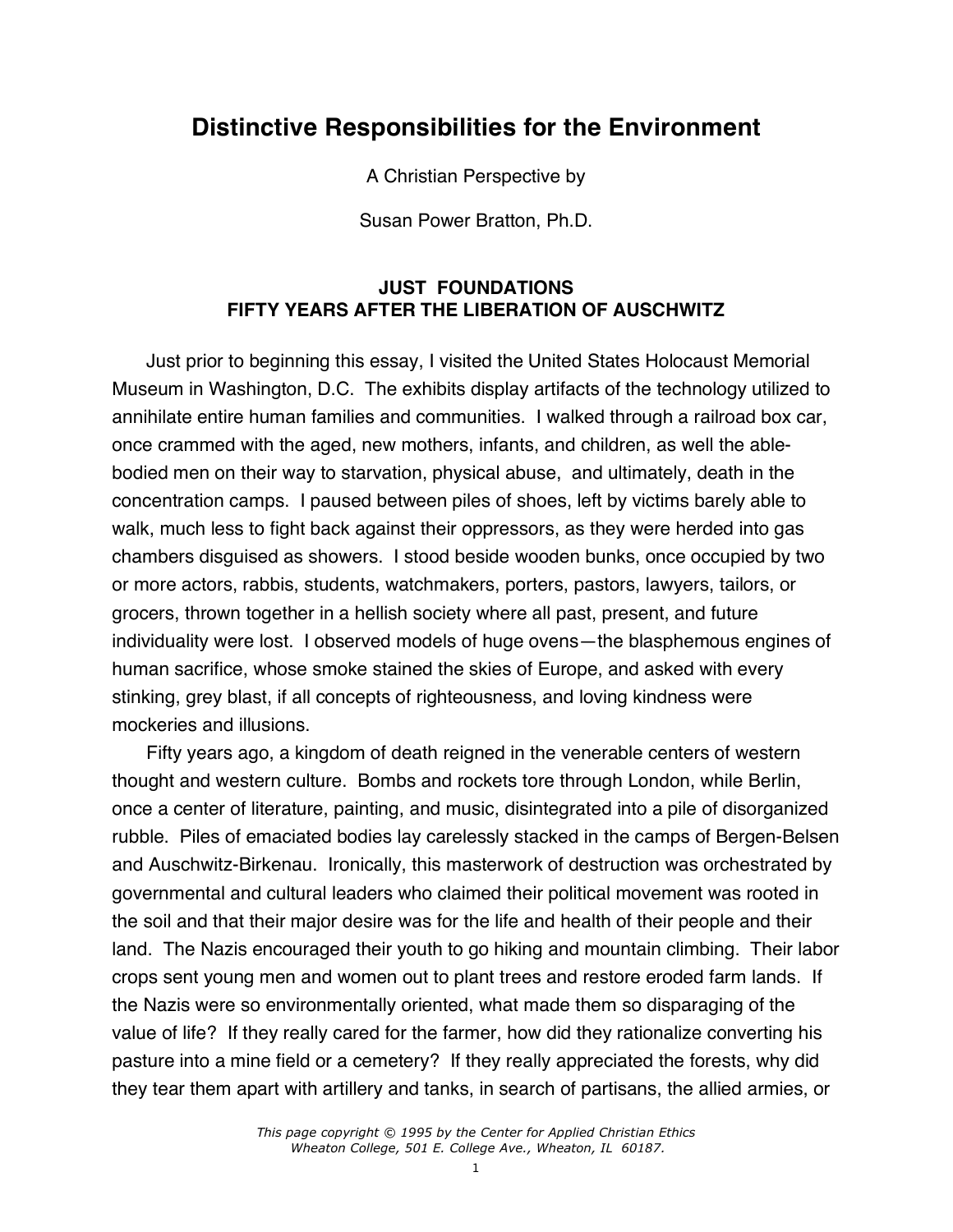even unarmed Slavs and Jews? If they really loved the marshes and seaside, why did they turn them into the bloody beaches of Dunkirk and Omaha?

Investigating the Nazi ideology of nature and the environment can still enlighten us fifty years after the liberation of the concentration camps and the Allied victory in Europe. Although superficially nature friendly, the Nazi understanding of creation and even of the meaning of life was in deep conflict with Christian values and with the Christian Scriptures. One way to understand what is distinct and valuable about Christianity is to compare it to something in stark contradiction to it. I will begin this essay with a brief review of the core "theology" of "ecofacism" and contrast it to Christian thought about the Creator and the creation.

#### **THE IDEOLOGY OF DEATH AND THE BOOK OF LIFE...**

Prior to the Nazi rise to power, Germany was in social, economic, and political turmoil. At a deeper level, however, Germany was a nation in spiritual crisis. Embarrassed by defeat and an unpopular peace treaty at the end of World War I, strapped by inflation, and threatened by political changes, including the rise of communism, the Germans seemed beset by evil forces they could not control. Although there were still many Christians in Germany, rationalism and "demythologizing" had long dominated German intellectual culture. A nation, recovering from a brutal war, needed to believe there was someone or something beneficent watching over them and that the turmoil had some positive value. When Christendom and philosophy provided neither a bright future nor an explanation for societal failures, the Nazis marched into the mythological gap and offered a human demi-god, Adolf Hitler, and a broken cross to replace the missing hopeful concepts and symbols.

As an exercise in determining what the Nazis really thought about the environment, we can view their propaganda films aimed at attracting the German public to their cause. These productions, very aesthetically directed and edited, explain the "creation theology" of the National Socialists. Triumph of the Will, a documentary about the Nazi party rallies in Nuremberg, begins with Hitler flying through the clouds and eventually emerging from the darkened door of the airplane as if he were a sky-god appearing  $ex$ nihilo (from nothing). He frequently stands above the crowd with his hand raised as if to bless them. Early in the film, uniformed Nazis light fires in imitation of ancient pagan rituals. Their swastika decorated banners emerge in great streams as young men parade through the streets. Hitler and his henchmen stand on platforms **in front of** the churches of Nuremberg, and their flags flutter over the steeples.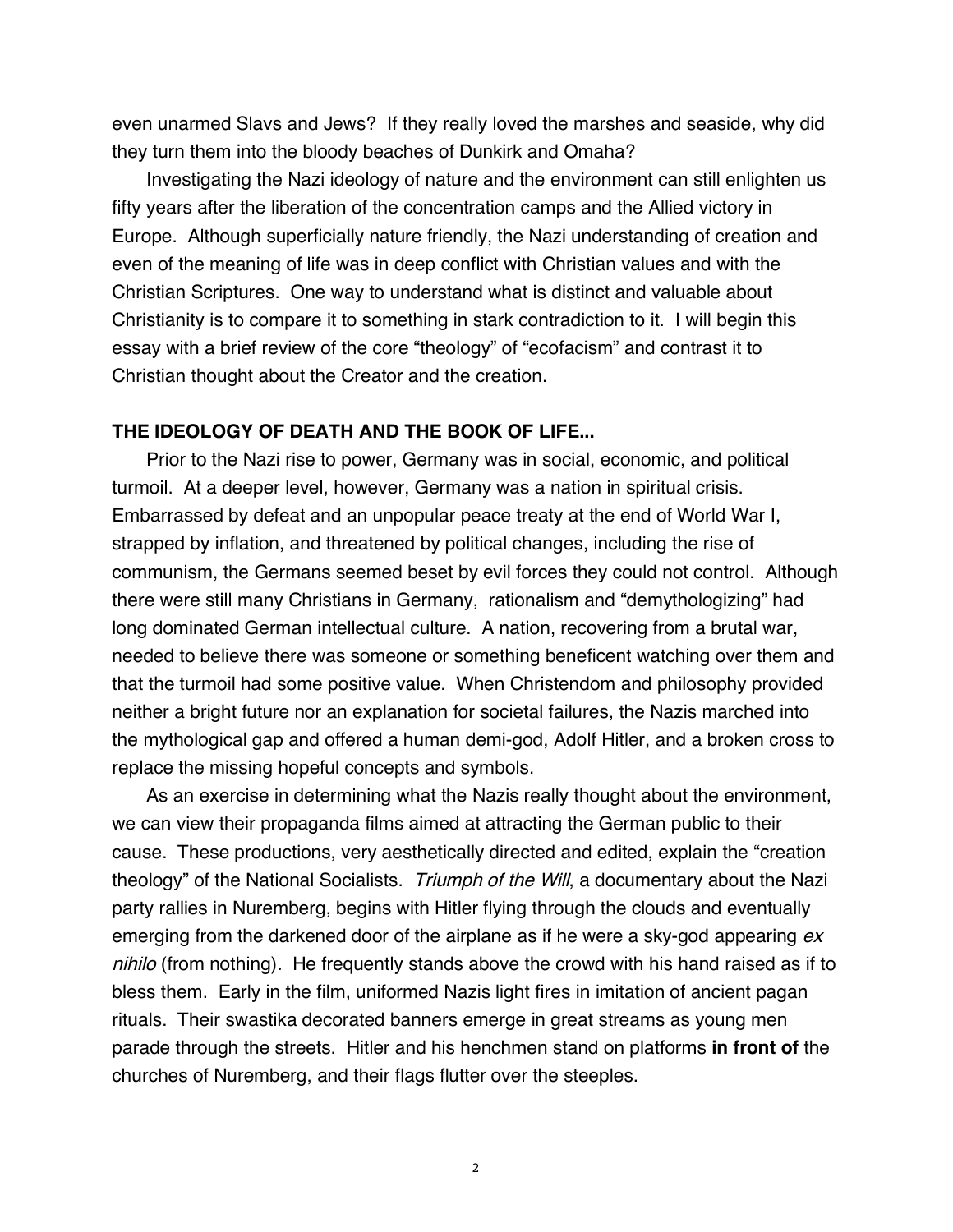We thus encounter the first and the most important difficulty in Nazi ideologythey have replaced the creator God and the divine goodness of the creation with a political movement centered on human history and human ascendancy. The Nazis drew on Germany's pagan past to provide a new cosmology, but their post-19th century ideology of nature was not a rerun of Iron Age tribal polytheism, it was really an extremely anthropocentric (human centered) or even androcentric (man/male centered) philosophy. Hitler takes the place of the old high deity, Odin, and his advisors become an all-male pantheon of demi-gods. This implies that human relationship with nature should be directed towards the needs of the state, and more specifically, towards the desires of the dominant political party.

In contrast to the Nazis, if one reads the creation accounts in Genesis 1 and 2, we find that the creation came into existence prior to human beings, and is pleasing to God in its own right. Further, when God declared the creation to be good (the original Hebrew text implying both good and beautiful), God gave all the creation inherent value or a worth independent of its provision of human needs. This implies that when we interact with the non-human realm of creation, we should consider God's enjoyment of and will for the rest of the cosmos as well as our own immediate human desires.

Many philosophers tout the concept of a biocentric environmental ethic which they propose will counteract our destructive anthropocentric western mindset. Humans, however, have difficulty being objective about what is best for nature and best for themselves. Biblical scholars will claim that the Genesis account of creation is very theocentric (God centered). As Christians, we should try to find a means of interacting with the creation which incorporates all three components of the creation story. Perhaps one way to conceptualize this is that Christians should be God-directed and bio-considerate—while remaining human-concerned. The three values should in turn combine to give us a creation-caring ethic.

A second difficulty with Nazi ideology is that it usurps the power of nature and brings it into the human sphere. In the Nazi-sponsored film, *Olympia*, covering the 1936 Olympic Games in Berlin, director Leni Reifenstahl opens the second segment, "The Festival of Beauty," with shots of trees, birds, squirrels, and other natural features. The viewer then sees men running through the forest. The camera follows the nude athletes through a pond where they emerge bare-buttocked, and head for a sauna. Then, close up shots catch these well-muscled young men, dripping with moisture as if in a giant womb. *Olympia* portrays this primordial creation event as if the power and beauty of the entire cosmos were drained into the bodies of these lithe, blond males. All nature is directed towards a very limited human project.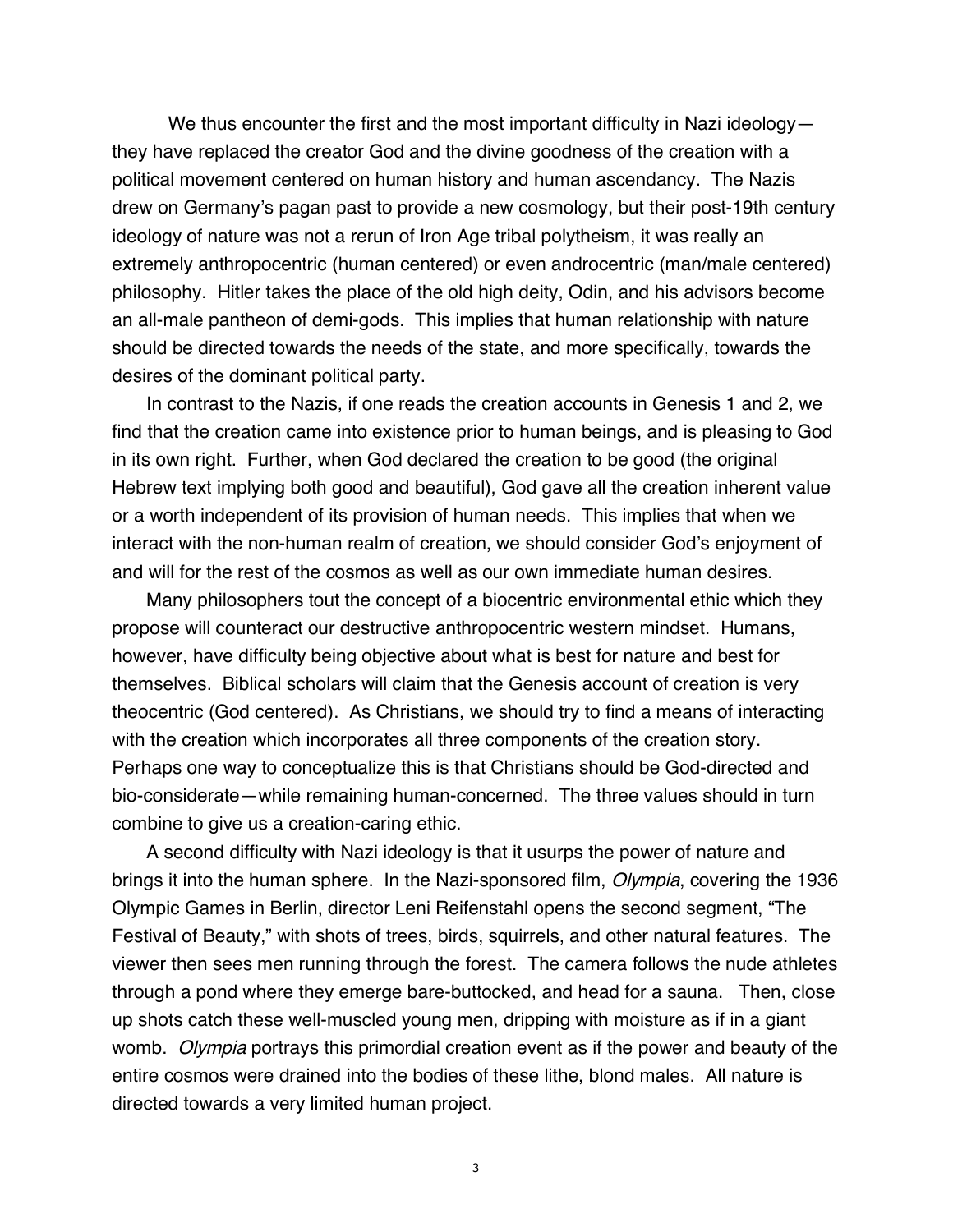The Bible, in opposition to these images, presents the intention of God for the cosmos as partially inscrutable. Further, God has chosen habitats and lives for many of the earth's animals and plants that are free from human control. According to the Book of Job, the Creator placed the wild ass in the desert and the hippopotamus in the river swamps and not in human constructed stables, because God intended them to be wild. Humans do not understand everything about the workings of nature, nor do they completely grasp the origins of the universe. We are not the sole concern of God, nor was the cosmos created for us alone.

Olympia might also be interpreted as presenting the Germans, or northern Europeans, as the pinnacle of evolution—a theme which diminishes the importance of the variety of the natural world and the diversity of humanity as a whole. Nazi ideology does not comprehend the wonder of nature and its origins independent of short-lived human dictatorships and political movements. The Bible in contrast emphasizes the amazing acts of God. Genesis 1 describes not just the birds of the air and the beasts of the field, but the creatures of the oceans. Genesis 1:21 proclaims, "So God created the great sea monsters and every living creature that moves, with which the waters swarm, according to their kinds, and every winged bird according to its kind. And God saw that it was good." (RSV) One of the original characteristics of the creation was its great diversity. Other Biblical texts, such as those in Psalm 104, describe the beauty of divine order in the complexity of the natural world.

The Bible also makes it clear that the fertility and productivity of the earth originate with the divine, not with human will. Genesis 1:22 tells us that God blessed the sea creatures and the denizens of the heavens saying, "Be fruitful and multiply and fill the waters in the seas, and let birds multiply on the earth." Nazi propaganda films, in contrast, show Hitler blessing the crowds or groups of black uniformed SS men standing behind groups of peasants displaying the harvest from the fields and orchards. The message of both images was that the Nazi state guaranteed the productivity and the health of the land. God was repeatedly left out of the picture.

The Nazi passion for dividing the world into dichotomous categories—belonging and not belonging, or ours and theirs—rejected part of humanity as "unnatural." Biblical texts, such as the Book of Jonah and the Gospels, in contrast, repeatedly tell of God's deep and abiding concern for the diversity of humankind. In the case of Ninevah, God pitied not just the hundred and twenty thousand residents who were not Hebrews but also their numerous livestock. Nazi ideology usurped the prerogatives of the Creator by declaring who does and who does not belong on the planet earth. Much of what was deadly about Nazi thought lies in their presumption in deeming others unworthy to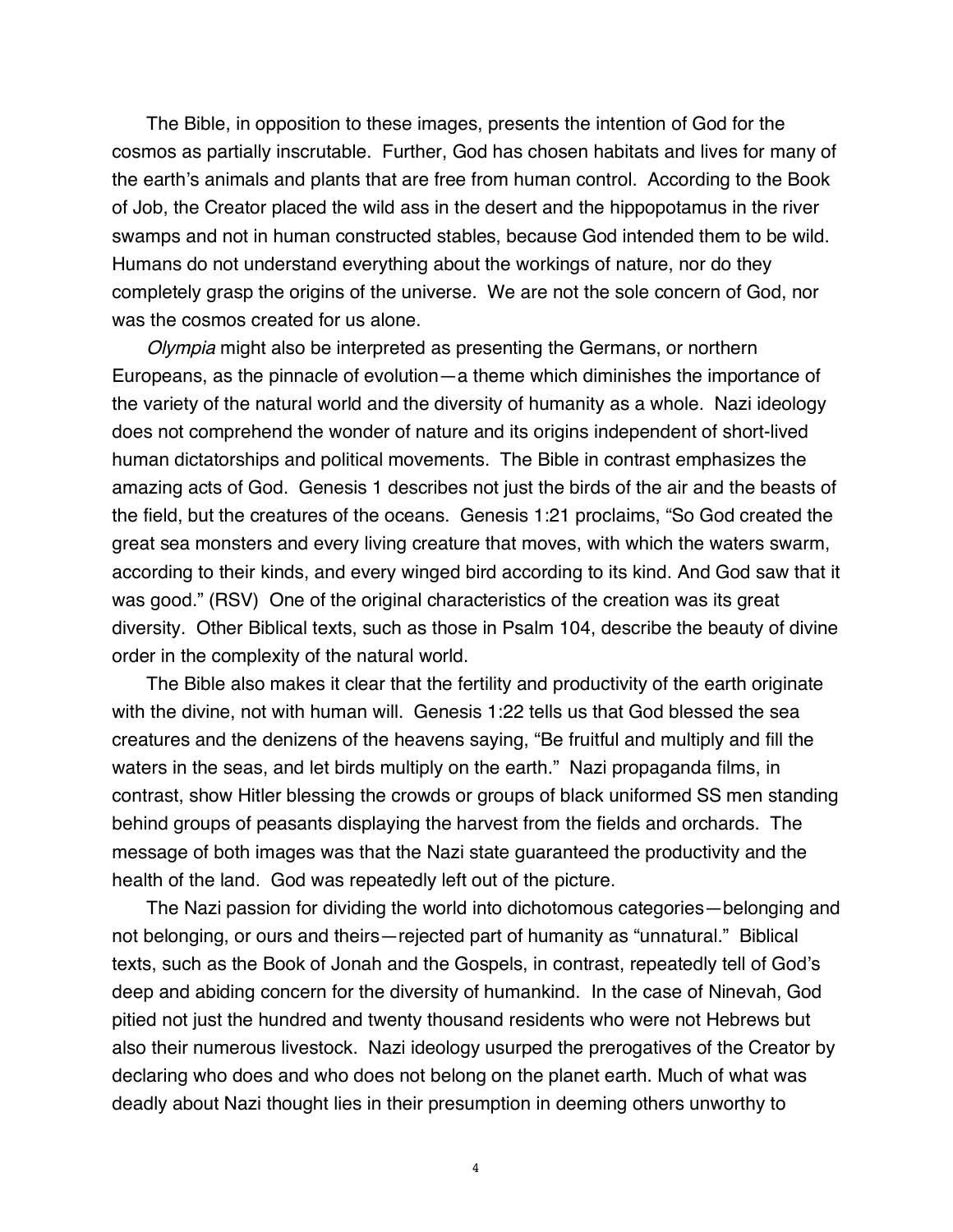**share** the creation. In their search for "Lebensraum" (space to live), they annihilated entire Jewish towns and gypsy encampments as well as removing and killing hundreds of thousands of Slavs and other "non-Aryans" who stood in their way. Beset with an excessive will to order and control, the Nazis tried to remake the world in their image. The result was not just unenvironmental, it was gravely inhuman as well.

## **THE ROOTS OF DESTRUCTION**

The Nazi project demonstrates how easily western industro-technical culture can take a destructive path and bring misery instead of blessing. One of the things that made the Holocaust possible was the development of modern transportation and communication networks. Without the help of an early proto-type of the computer, the Nazis would not have been able to keep track of the Germans themselves, much less their myriads of prisoners. Potentially beneficial concepts such as environmental care were diverted to disguise evil intentions. Helpful technologies, such as railroads, became trails of death in unregenerate hands. In coveting human power, the Nazis took divine gifts and turned them to evil ends.

For the Nazi, the most important creation event is the arrival of a new political movement and, supposedly, a thousand year reign. In Triumph of the Will, Hitler reaches out his hand, much like God does on the ceiling of the Sistine Chapel, and instills "life" into marching columns of soldiers as they goose step past him. Women were largely absent from this and other Nazi acts of "creation." In fact, Nazi ideology reduces the feminine and reproductive to a merely functional role in society. The Nazi "acts of creation" glorify the cult of death and with it the human power to destroy. When black-uniformed SS men click by the reviewing stand or stand at the railroad stations at the concentration camps, they present a nihilistic mirror image to the Biblical concept of creation. Instead of diversity and fertility, we see an oncoming flood of destructive single-mindedness and invasive militarism. Instead of love for the creation, we see a lust to control it, confine it, and make it productive for limited human ends. Instead of a care for all God's people, we see an irrational hatred for those who are not like "the movement" and an indifference to the rights of others to enjoy the beauties of God's world. The Nazis seemed always to miss the concept that the creation is something to be shared—both with our human neighbors and with the other creatures God has brought into being. We should ask ourselves, as we memorialize both the 50th anniversary of the liberation of the concentration camps and victory in Europe this spring of 1995, could technologically sophisticated culture unleash such destructive forces again?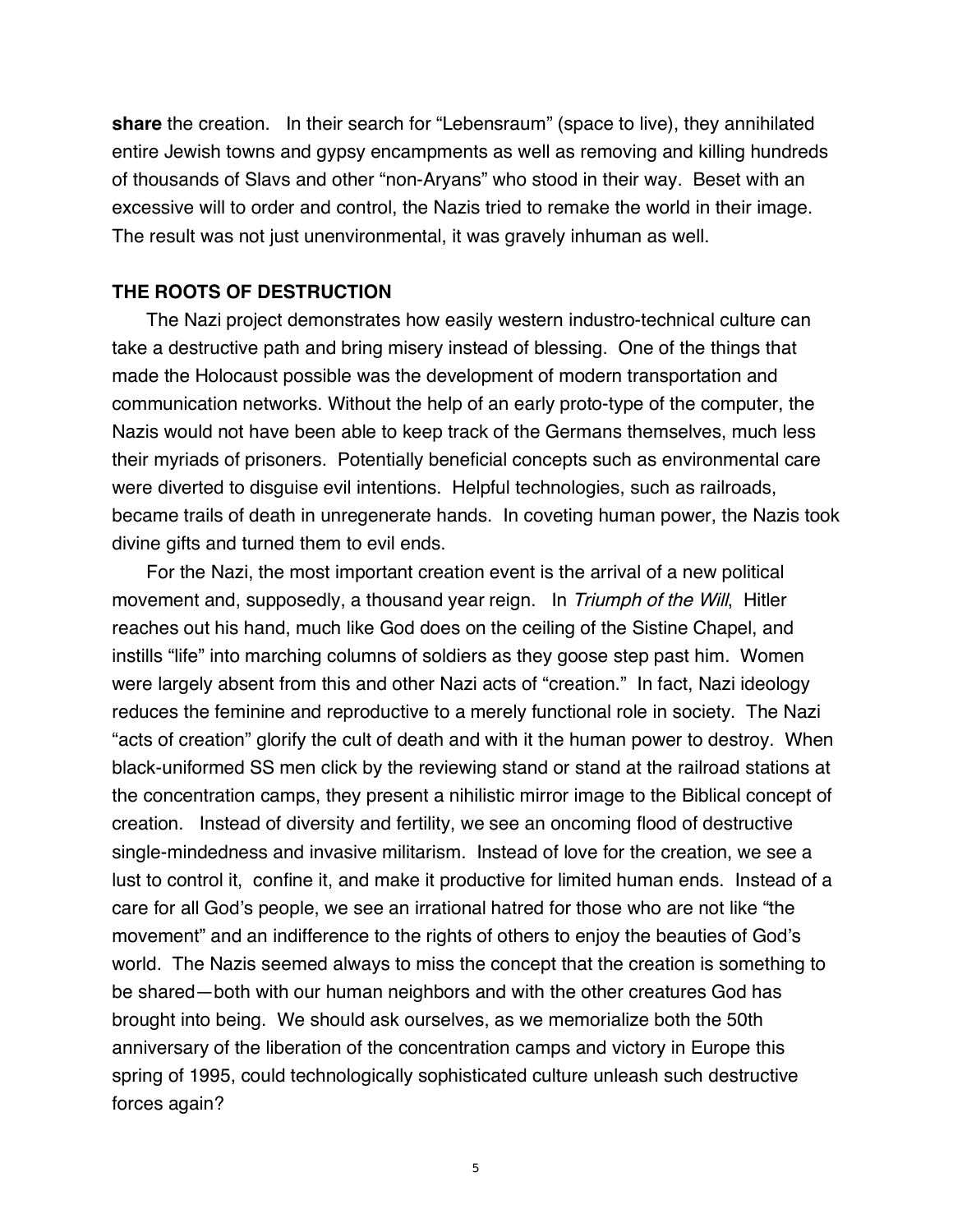In summary, the failure of Nazi "environmentalism" to actually protect the natural world is rooted in a nation-centered and androcentric anthropology (concept of humanity) and cosmology (concept of the origin and meaning of the universe). Compartmentalization of ethical standards resulted in conflicting values or goals that encouraged destructive policies. The Nazis, for example, touted land care and land conquest simultaneously. The Nazis had a very limited notion of why creation exists, or who may share it. In attempting to capture all Europe and north Africa for themselves, they tore the very fabric of the divine creation and turned to ashes all that is loved by God .

## **THINKING ABOUT HISTORIC CHRISTIAN ROLES IN ENVIRONMENTAL ETHICS**

In the pseudo-environmentalism of the Nazi era, we can see how easily evil can be identified as good, and how completely entire societies can disguise or ignore irresponsible behaviors. Therefore, one of the first and most important contributions Christianity can make to our current environmental dilemmas is to encourage and enhance the process of cultural reflection. Christians themselves have been dangerously lax in this important spiritual pursuit. It is all too easy to spout a few Bible verses, suggest that faith and hope will carry us through, and leave it at that. In a troubled world steaming towards the end of a violent century, the righteous path is neither self-evident, nor is it easy to tread. Many environmental issues are life and death matters—for people attempting to make a living in degraded landscapes or those who are exposed to the toxic fruits of industrial civilization, and for our fellow creatures whose habitats are disappearing, or whose reproductive capacity is being quickly consumed by human overharvest. When dealing with environmental reality, it remains all too easy to say one thing and do another.

## **CHRISTIAN REFLECTION AND ENVIRONMENTAL REALITY**

During the 1960s, Francis Schaeffer, Os Guinness, and other Christian thinkers concerned about the younger generation began a program of addressing important interfaces between our contemporary culture and the Christian faith. Schaeffer, in fact, penned the small but important volume, Pollution and the Death of Man, in order to provide a Christian perspective on the growing public awareness of the environment brought on by Rachel Carson's best seller, Silent Spring. Schaeffer thought of the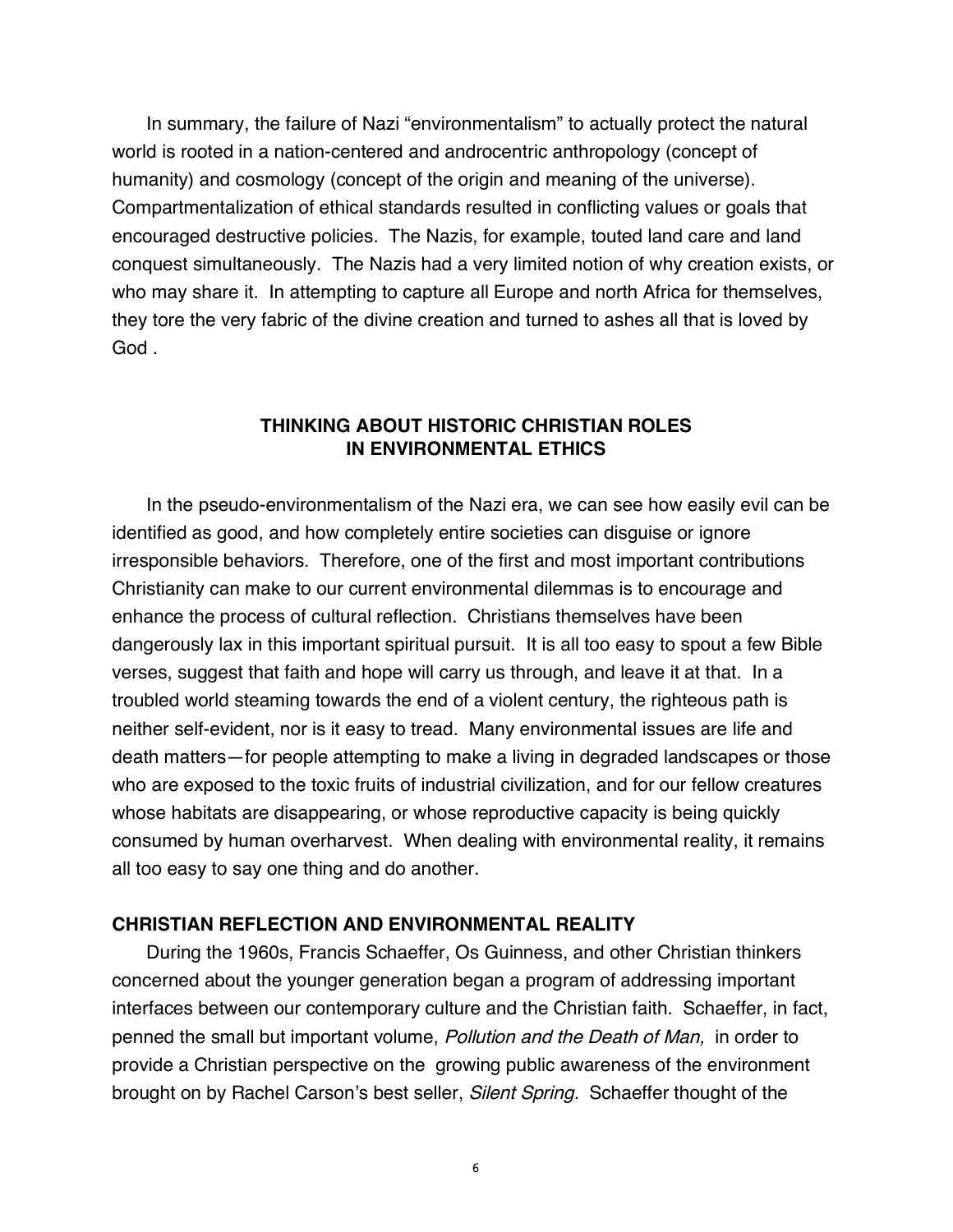Christians as having something important to add that modern culture so often lacks. In the case of the environment, we are in need of yet more depth of understanding and more reflective effort. Rather than abating, our environmental problems have worsened since Schaeffer attributed the growing environmental destruction to human sin.

#### **OUR CHRISTIAN HERITAGE, AN ENVIRONMENTAL HERITAGE?**

Although there are many issues to contemplate, I would like to suggest, as a first exercise for reflection, the potential Christian roots of American environmentalism. We too often think of environmental reform as something to do with progressive or liberal politics or as tied to the New Age or to a revival of pagan cults. In his 1993 book, The Wealth of Nature: Environmental History and Ecological Imagination,\* historian Donald Worster not only presents a brief defense of the early Puritan legislation protecting forests and game, he suggests that "the dissident tradition in American and northern European Protestantism" is one of the original sources of American environmental concern. Worster identifies four values of American Protestants that underlie environmental movements going back into the 19th century; moral activism, ascetic discipline, egalitarian individualism, and aesthetic spirituality.

We need to reflect first, on the truth of this assertion; second, on the reasons these values appeared in Christian history; third, on the degree to which they are still important today; and, fourth, on their current adequacy. Should we abandon these values, replace them, enhance them, or revive them while bringing other relevant Christian concepts to the environmental scene?

**Moral activism.** Worster (pp. 196-197), in discussing the origins of these "formative Protestant qualities," attributes the rise of moral activism to figures such as John Calvin, Ulrich Zwingli, and John Knox whom he describes as "energetic radicals hacking away at obstacles to social change." Worster considers Protestantism to be "a religion for activists," and finds that although 18th and 19th century Christians from diverse denominations had "no common goal in all that busyness, .... there was a shared moralizing energy." Contemporary environmentalists arise from this heritage as folks set on converting the remainder of the earth to their ideals.

Worster's suggestion that Christian social concern is a foundational stream in environmental activism carries as a corollary the sad fact that American social ethics may have largely left Christianity behind. As the Nazi era proved, it is all too easy for Christians to be silent, just when their voice is most needed—even in the very birthplace of the Reformation! Today's evangelicals often "look back" fondly to the early days of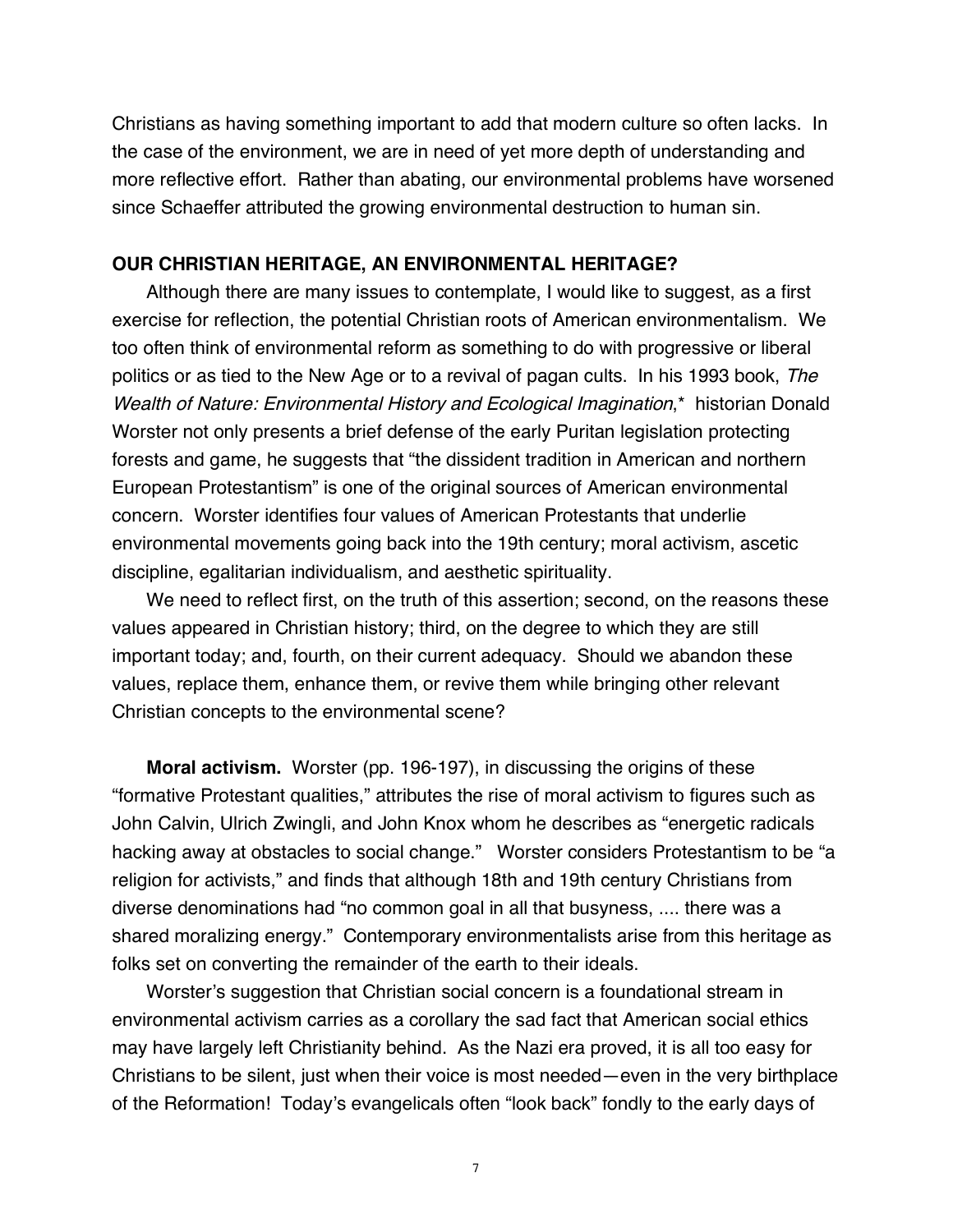the United States as a pastoral period when people were more moral, the nation was more Christian, the water and air were cleaner, children still grew up on farms or in small towns, and the atmosphere of the country was infused with divine light. Religious historians now believe that many, if not a majority, of the first European settlers were quite secularized, that Christianity was probably more widespread after the Revolution than before, and the idea that Christians founded the nation and are now in decline is a cultural myth.

If Christian values influenced the first American environmentalists, it was probably less due to a Christian majority and more due to the quality and depth of the Christian theological imagination and their dedicated engagement with the problems faced by their communities. Henry David Thoreau was hardly a mainstream figure in the Protestantism of his day. Yet he was influenced by Christian abolitionism and owes much intellectually to his Calvinist forebears. Perhaps in the evangelical reaction to denominational fragmentation, liberal theology, and modernity, we have lost some of our willingness to be "activists." Specifically because we are afraid it forces us to be a minority voice in a secularized culture. Ironically, colonial Christians, such as Jonathan Edwards were probably in the same position—they did not represent the majority, but were trying to speak to society as a whole.

Christians today need to discuss how much of a priority to give to environmental ethics, which issues are of the greatest concern, and **who** in the Christian community is best qualified to engage the present tangle of issues. We must ask ourselves if the people around us are any less needy than those encountered by the Reformers or the first Baptists and Methodists? Can we justify the contemporary disinterest in Christian activism which extends far beyond the environmental realm?

**Ascetic discipline.** Interestingly, Worster finds the second critical legacy of Protestantism is ascetic discipline which one can trace from the writings of Jonathan Edwards through the 19th century reformers and naturalists. He reasons that it began as "a reaction against an European culture that seemed to be given over,...to sensuous, gratification seeking behavior." American Christianity began in concert with capitalism, but in recent times, the consumption oriented culture appears to have replaced old Protestant self-denial and hard work. Worster suggests environmentalism's warnings that "a return to a disciplined, self-denying life may be the only way out for a world heading for catastrophe" are a continuation of the Puritan message.

Are we reflecting adequately on the impacts of our materialism, both on the environment and on our spirituality? If film makers once deified Hitler by following him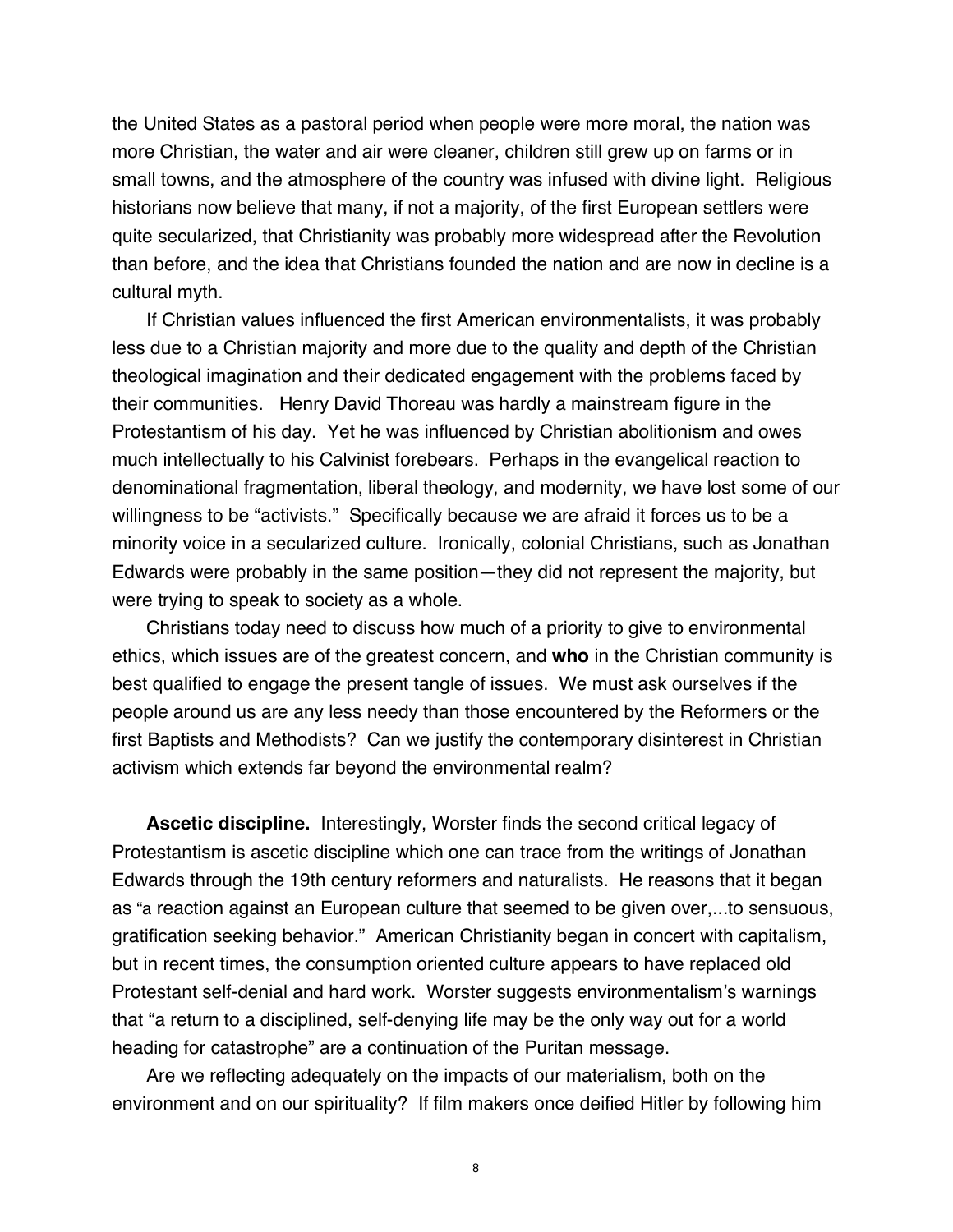through the clouds, our television commercials now do the same thing for automobiles, perfume, and alcoholic beverages. One can focus on a flashy white car capturing the heavens for 45 seconds after Rosanne Barr redefines the meaning of "earthy." During a recent Super Bowl game, "da good old boys" and a huge bottle of beer appeared as Greek gods. It is little wonder we are having trouble caring for creation when our evening entertainment uses cross-cultural religious symbolism to sell luxuries and to encourage us to think that "ascent" is defined in terms of material success. Is deifying a sparkling pasteurized drink any less dangerous than deifying a pedestrian looking Austrian with a mustache? What does Christian asceticism mean today, if anything? Will it require yet another radical religious upheaval to address the "sensuous...gratification seeking behavior" of not just our nation, but of many others, as well?

The problem of compartmentalization of ethical values or standards is also important here. We may be keeping the Protestant work ethic to produce selfgratification or social status while abandoning its importance in maintaining our communities and caring for others. Further, we have largely removed the maintenance of spiritual self-discipline from our economic lives. Does Christian asceticism have any meaning in such a materially wealthy culture? And if so, how should it be applied?

**Egalitarian individualism.** Worster's third Protestant reformation root, egalitarian individualism, has become, ethically, an increasingly sticky matter. On the one hand, it is a critical underpinning, not only of evangelical theology of salvation but of the business and political culture of the United States. Worster suggests, "It originates in the conviction that God's promise is to the individual, freed from the bonds of tradition and hierarchy; and in that promise every person, regardless of learning or social rank stands equal to every other....More over, the very core of our political life has been committed to this social philosophy: the sovereignty of the individual, the natural right of self determination." The problem is, however, that although this concern for each human has served to protect the poor and the marginalized and even to offer rights and political status to natural objects, radical individualism untempered by community commitment,. It may also be a serious environmental hazard. I may believe, for example, that if I own property, I can dump toxic wastes on it even if the poisons leach into the ground water and taint the neighbors' wells. I may believe, I have a right to a piece of the economic action, no matter what the cost to my relationship to God or to other people. As Donald Worster suggests, once the teaching of assertive individualism has been set in motion, it "can prove exceedingly difficult to control."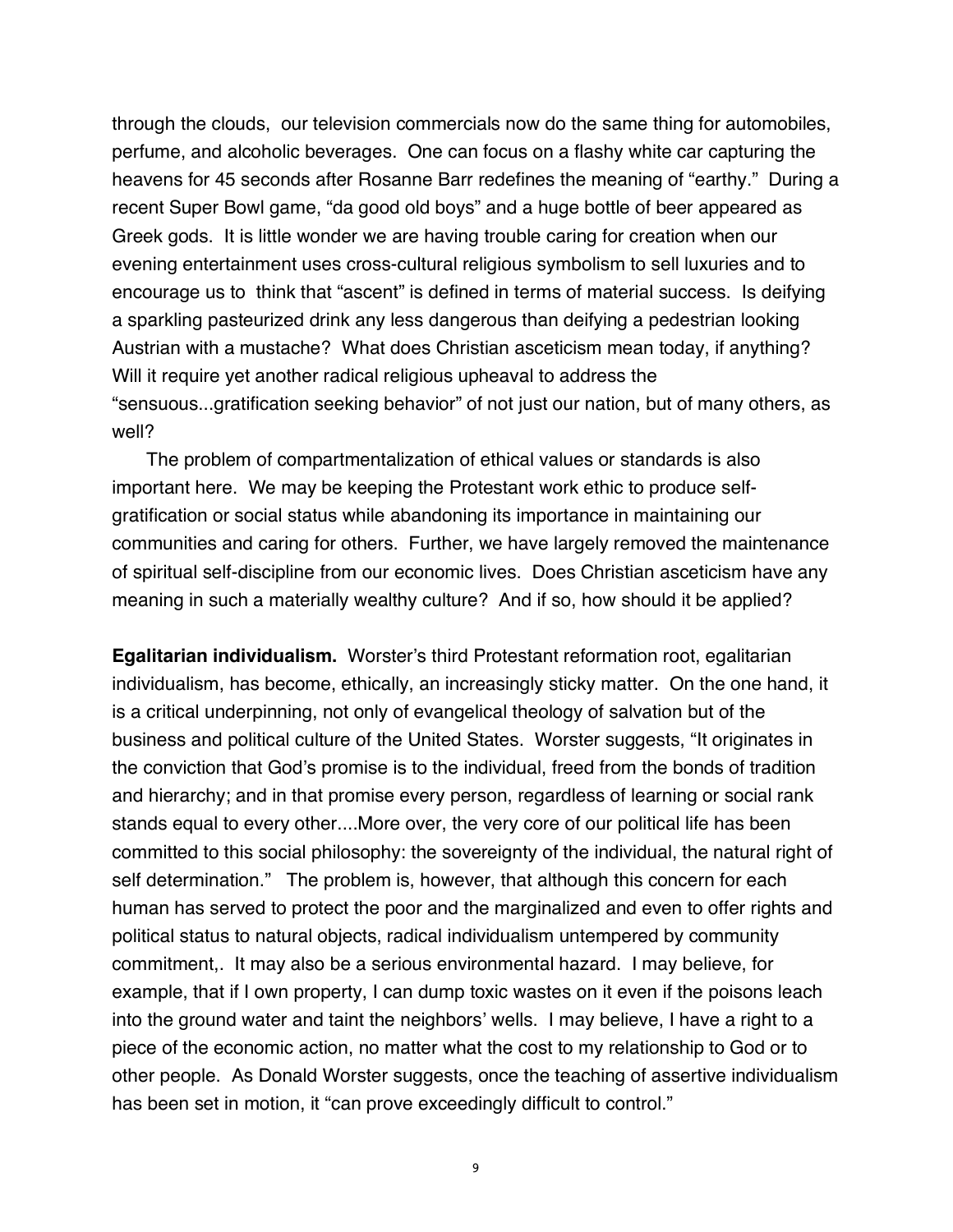Although we associate a strongly individualist approach to life with such major environmental thinkers as Henry David Thoreau and John Muir, the question for Christians remains, "When do we protect individual rights and when do we respond as a community?" One of the problems with Nazi ideology is that the creation of a political movement becomes the keystone of the culture. You are either for or against the party—the will of the individual and even moderate stances or questioning positions become a danger to the execution of the thousand year Reich. In our contemporary milieu, we seem inclined to err in the opposite direction. We will not interfere with someone else's business, or personal life. We not only do not require some degree of community participation, we do not even expect it.

The issue of individuality is difficult environmentally because it hits the gnawing question, "who is responsible for global and regional environmental degradation?" Can we respond only on an individual basis? And, how do Christians fit it? For some Christians, the environment is a distraction and not a call for Christian ministry. We are the most populous of all the world's religions. Christians are found in significant numbers on every continent. Are we, in our individuality, honoring the rights of others or are we isolating ourselves, and ignoring an important call to international environmental dialog?

We need to consider the impacts of the so-called "Protestant ethic." It may be that the work ethic has become an end in itself, rather than a means of serving God or participating more fully in human community. A majority of our environmental difficulties originate in the economic sphere. To what extent must we regulate the vocational or even the vocational activities of others for the common good? What does the Biblical concept 'that the earth is the Lord's' have to do with maintaining individual property rights? What responsibilities do we have for our own actions? One might conclude that we have taken our "Protestantism" too far in the secular and economic spheres, and not far enough in terms of spirituality and ministry.

**Aesthetic spirituality.** Worster's last major tie between Protestantism and environmentalism—and he claims it is "probably the most important of all"—is aesthetic spirituality. Again, this goes back to Jonathan Edwards, who in turning to nature, "discovered one could find the glory of the Creator and by contemplating that beauty one could be delivered from evil." For Edwards, and many who came after him, nature was characterized by "order and harmony and virtue" while "unregenerate, unredeemed humans" were the true source of pollution and destruction. The reason the natural aesthetic is such an important source of environmental "righteousness" is that it gives people a relationship to nature and invests nature with "intrinsic value and meaning."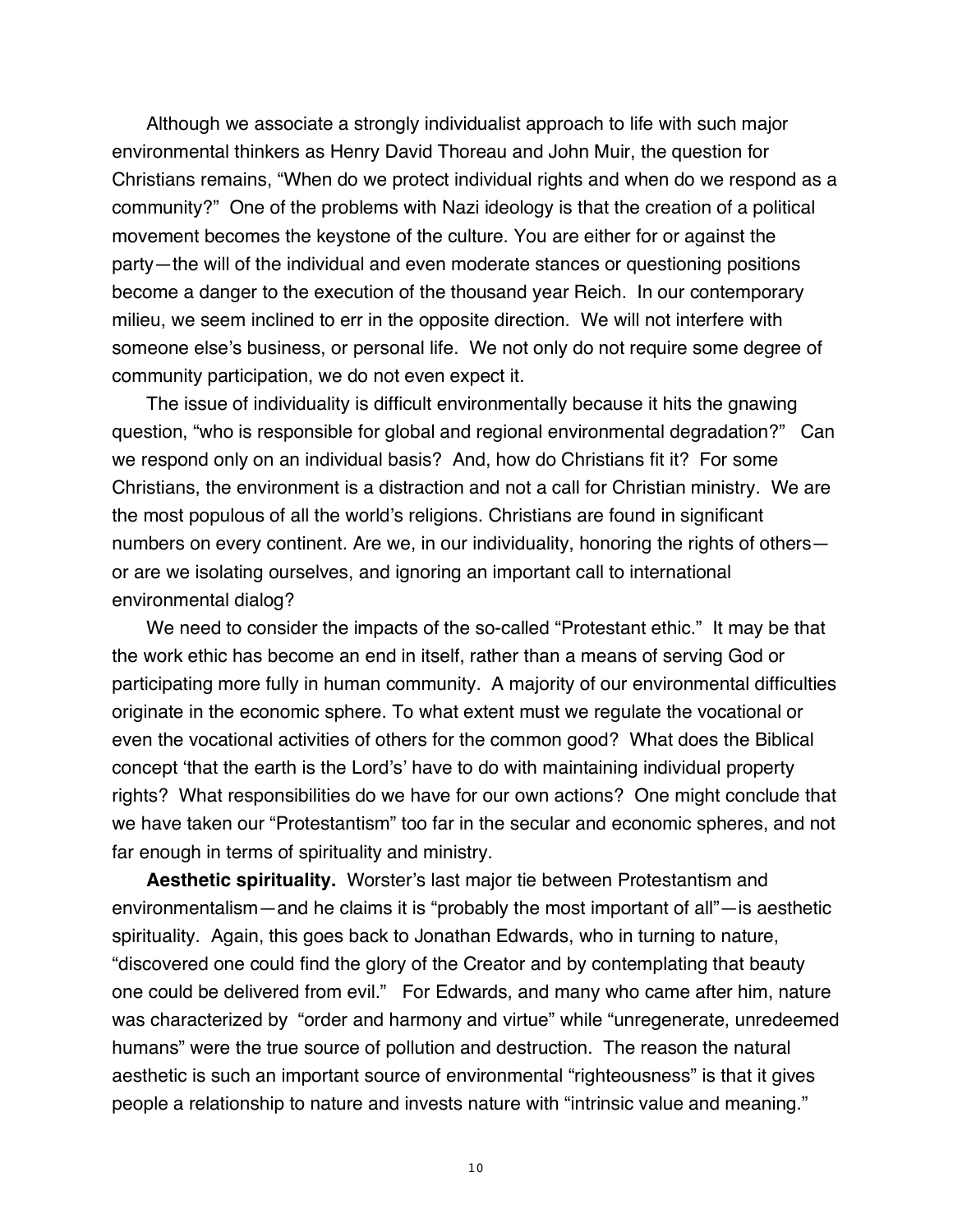This in turn makes it much more difficult to abuse and exploit, and awards not just political worth to environmental protection, it gives such actions religious worth as well.

For the Nazi movement, the aesthetics of nature took two problematic directions. One was the drawing of all natural beauty, not into the wonders of God but into the form of the Aryan male. Much of the world was thereby excluded. The second direction was a lust to conquer. This was expressed in the post-World War I mountain climbing tradition where the ultimate goal was not contemplating the divine reflected in alpine landscapes but in seeking repeated brushes with death. As Worster points out, the thought of Jonathan Edwards reaches beyond utilitarian and instrumental values for nature—the world is not defined by human need alone. Nazi thought values the land primarily as "Lebensraum" to support the ever growing nation of Superior Men (Übermenchen). Today we believe that the world belongs to the Business Men and the Communications Overlords, and instead of Lebensraum, we seek Growth and Profit.

For us the question is perhaps whether we can still identify the beauty in nature as divine handiwork. On one hand, science sometimes tricks us into thinking of everything functionally. Nature is very efficient, and all those bright-colored tropical birds are the product of millennia of evolution (a little like a successful line of automobile models that have sold well).

On the other hand, we may relate to nature as a product or a utility. In our television commercials, beer appears out of a waterfall or an iceberg while deodorant springs out of a free running river. The screen invites us to the Rockies so we can bounce down the mountains repeatedly on our skis (while taking the lift up) and finish the day with mixed beverages and hot appetizers in a cushy lounge. Nature becomes adventure to break our boredom or a route to higher social status on the slopes or at the beach (a view from the top condo, closest to the waves).

How many people do you know who really see God's beauty in the natural world? How many do you know who would even think to look? Jonathan Edwards would have preached through a hundred Sundays to try to get us to grasp the glories of the divine beyond the camera lens, the glossy prints and the cellophane wrappers.

**Environmental pluralism.** Worster points out at the end of his discussion of the Christian heritage of U.S. environmentalism that the old American Christian way of looking at society will not be adequate for the future. In the 18th and 19th century, American reform movements had largely Protestant roots—a heritage we are still experiencing "in diverse and contradictory ways." Today, the nation's "moral discourse" has become more varied, and certain common trends, including the "the enraptured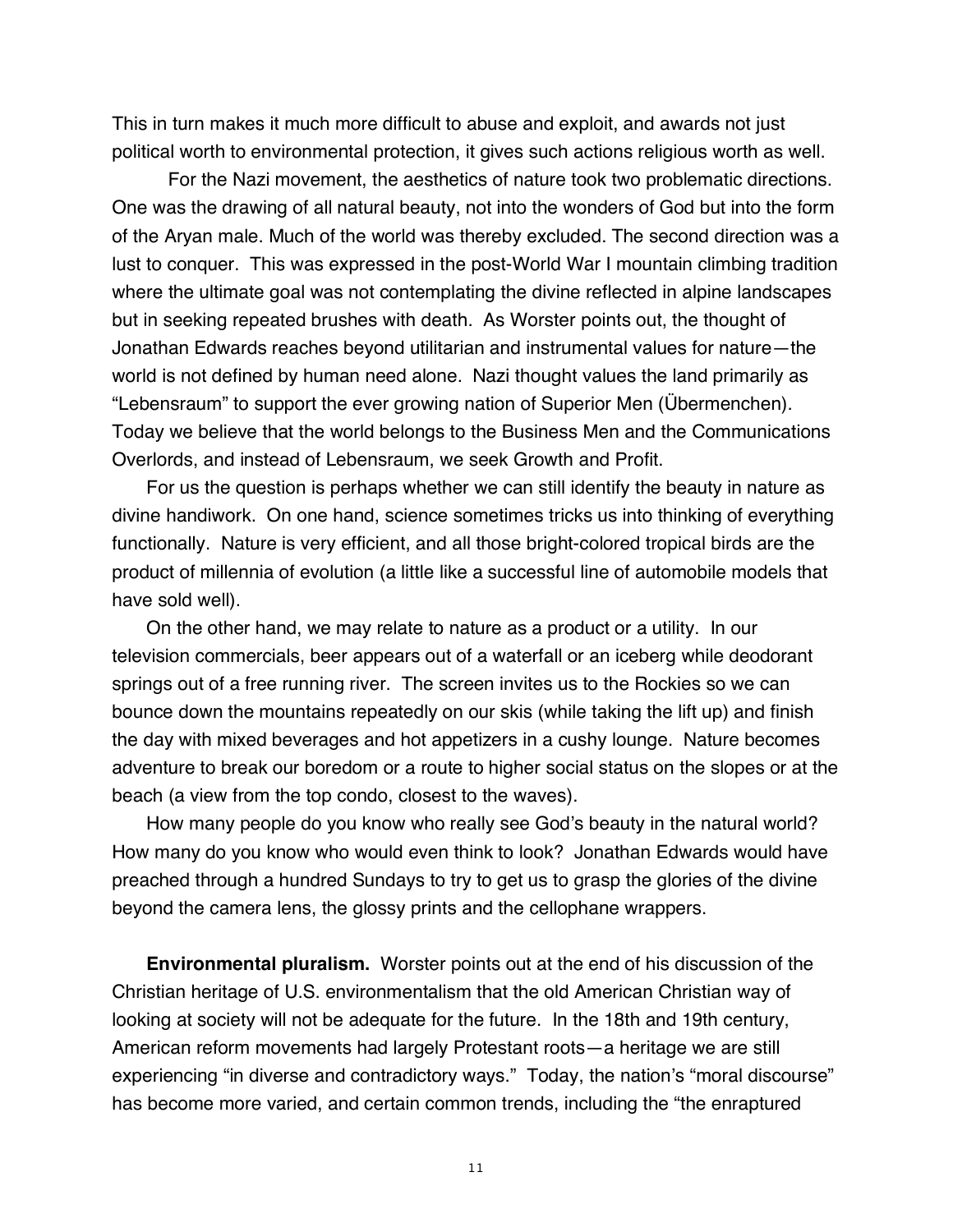individualist going out into the wilderness," are less subject to social consensus than they were a hundred years ago. In fact, the reform movement once directed towards preserving our own natural landscape has gone global. Americans with a Protestant heritage must now open dialog with others who find Christianity in any form an "alien tradition."

The move to a cross-cultural framework is healthy if we understand that it requires both extra work and a credible witness. Our ecotheology must be well thought out and able to withstand the scrutiny of those who may be unsympathetic both to Christianity and to environmental discourse. Further, we must articulate our ethical positions in ways that can be easily understood by others— both the secularized majority in our own society, and the great mix of political, religious, and technical leaders internationally. It would be an ironic failure if a religion that claims to "speak" to all peoples were incomprehensible when addressing one of the major worldwide concerns of the coming century.

### **PHILOSOPHY OR THEOLOGY?**

#### **THE FAILINGS OF PHILOSOPHY**

Over the last two decades, environmental ethics has arisen as a separate discipline in applied philosophy. Environmental ethicists and ecophilosophers often complain, however, that they are not having as much impact as they would like to have on the American psyche, much less on American treatment of the land and of the planet as a whole. Is there something the Christians can do better than the secular philosopherkings of academia? Is there anything we have to add that would help our environmental response in our home communities or at the national and international level? If we look at the failings of ecophilosophy, we might glean some insights into potential areas where stronger theological response is needed.

#### •Obscure language

Anyone who has attempted to read the work of the philosophers will recognize their first problem. Their language is obscure, and they often make issues less understandable rather than more lucid. If we assume that solving environmental problems, such as water and air pollution, requires community cooperation, we need ethical principles that are as clear as possible. Although I think that the idea of Christian stewardship of the environment needs to incorporate several different ethical models or constructs, the general concept is easily understandable and will work to bring people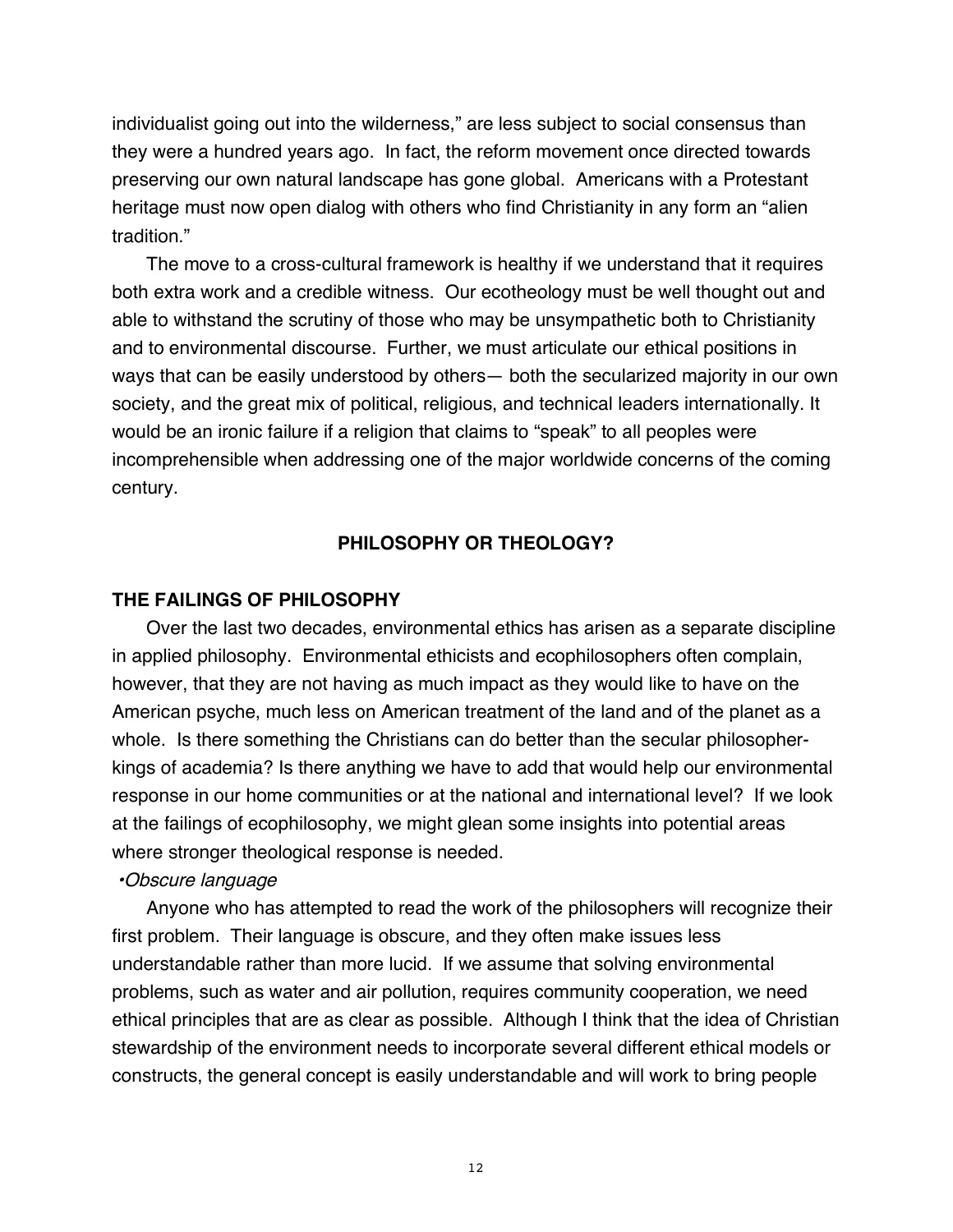together at the community level. Christianity can also provide cross-cultural imagery and symbols that encourage love and respect for other people and for the creation.

#### • Excessive abstraction

A second failing of the philosophers is their tendency to produce abstract ideas without any actualization in the real world. For example, if I say a dolphin is my brother, does that mean I should help put him through college? Often philosophical discourse on the environment proposes an ideal such as "rights for natural objects" or "biocentrism" without producing a practical program for installing these in society. One advantage of approaches such as Protestant (or Catholic) asceticism or aesthetic spirituality is that they have a long history of practice and are not merely a discussion of ideals. Further, philosophy has spent most of the last two decades trying to prove the natural world has worth (the book of Genesis accomplishes this in a half dozen passages). The more important issue, however, is what defines right and wrong human action relative to the non-human portion of the cosmos and how to best share the creation with other people. • Lack of contact with nature and actual environmental conflicts

One of my ecophilosopher friends, who has published many works in the environmental field and now has a university position teaching environmental ethics, has been heard to brag, "Why, I haven't been out in nature in twenty years!" This is essentially an intellectual "power claim" that the philosopher does not have to be in relationship with the world or with other humans to decide what is good for them. If we assume that right attitude towards the cosmos originates in a love for the Creator and for the creation, we could infer that the lover would constantly seek the beloved rather than proclaim that the beloved was no longer personally relevant.

Academic philosophy may also lose its contact with real people. In the class room distant from the minority neighborhood or the Sahel, those injured by hazardous wastes or displaced by African droughts become stockholders in a game of resource control. Deciding right action becomes a paper exercise where one plays God without ever having met a plastics worker with an environmental illness or without ever having seen the garden of a peasant farmer about to lose her land. One of the most marvelous things about the ministry of Jesus Christ is the way He went out into the world and met its needs and sorrows head on. Although we can fault Christianity also for having produced reams of paperbacks and very little improvement in the actual environmental state of the world, we can also name numerous missions organizations, pastors associations, farm advocacy groups, and educational institutions who have been solving real world problems and helping others even if it just in one local urban neighborhood, a single African village, or an isolated valley eroded by mining.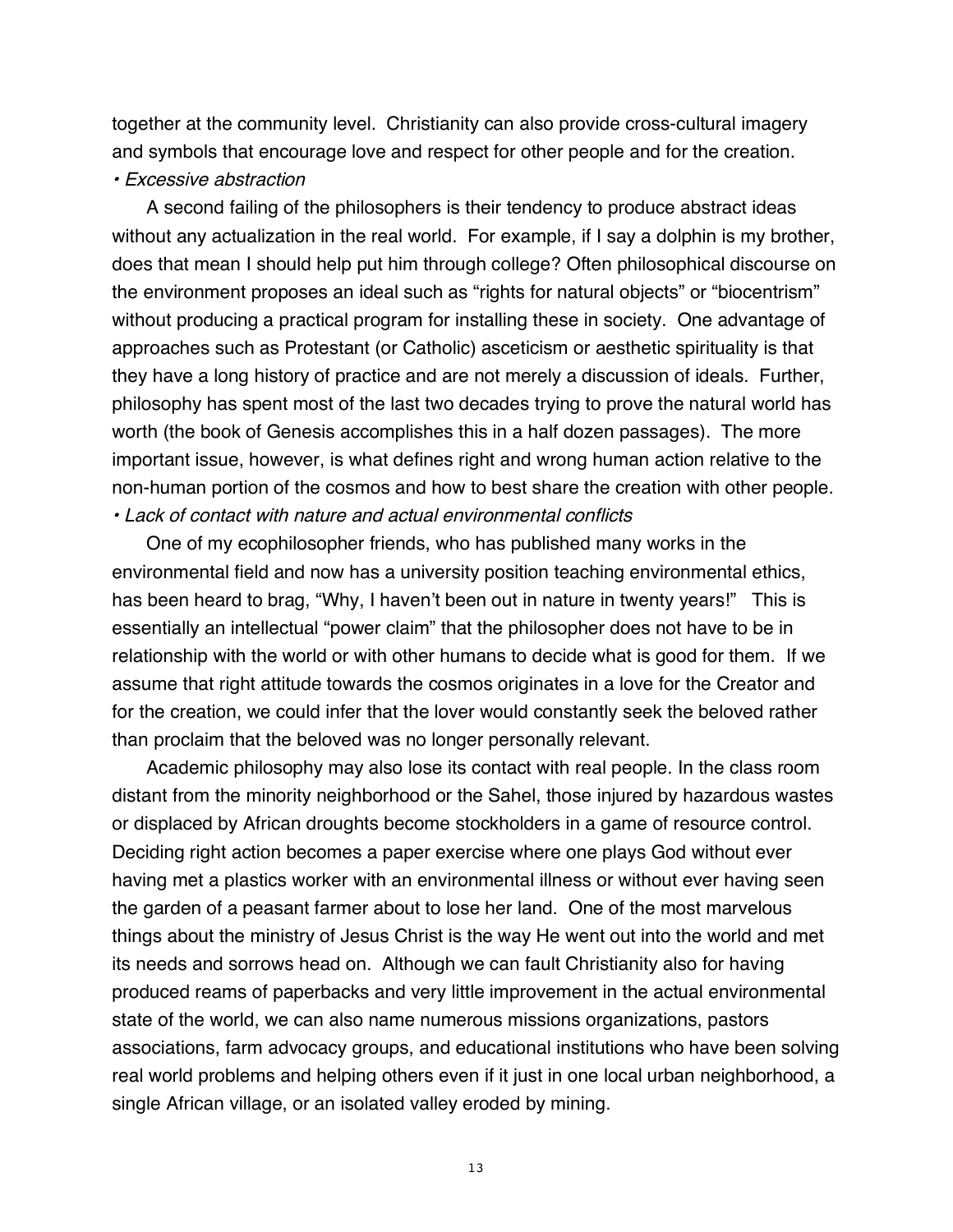During the Third Reich, several well known non-Jewish philosophers, including Martin Heiddeger, one of the great minds of the era, stuck swastika pins on their lapels and accepted the advantages Nazi party membership provided in climbing the academic ladder. Most theologians also failed to voice ethical protests. But a few, including Dietrich Bonhoffer and Karl Barth, suffered exile or death in resisting the regime. I have often wondered if western philosophy's and theology's search for the ideal and the abstract didn't make them an easy conquest for Nazi rhetoric. In contrast to many of his colleagues, Bonhoeffer's understanding of ministry, discipleship, and community appears to have guided him away from complacency and toward a more strenuous effort to do the right thing—an effort that ultimately cost him his life. Although really engaging our contemporary environmental (and economic and social) problems does not necessarily entail the same level of risk, it requires conscious effort and social courage. Christianity's concept of being in relationship through ministry could be extremely powerful in solving environmental problems and in encouraging humans to share the cosmos among themselves and with God's creatures.

#### • Failure to deal with second and third order cases

Both ecophilosophy and ecotheology have a passion for seeking general models and have frequently failed to tackle specific ethical cases. A general concept, such as "rights for nature," is actually quite difficult to apply in our contemporary tangle of personal and social responsibilities. Christian ethics would do well to begin further analysis of well defined cases, such as moral responsibility in the cases of toxins exposure or the potential application of Christian virtues in the issues surrounding both waste generation and waste disposal. Single Bible passages or ethical constructs will not be adequate to wrestle with issues ranging from the impact of human population growth on both the world's resources and on family structure—to the continuing decline of our oceanic fisheries, to soil erosion and degradation in America's heartland, to the worldwide increase in species extinctions, to the potential for global climate change (and there are dozens more). Anyone who wishes to declare issues such as global warming a myth would do well to look at the contaminated forests and fields around Chernobyl, the devastated oyster fishery in the Chesapeake Bay, the air quality and asthma statistics in the world's megacities, or the watershed and agricultural management problems in the deforested uplands of Central America.

#### •Lack of respect

The last difficulty presented by the philosophical approach is it lacks respect for the wonder of it all. Unlike Jonathan Edwards, contemporary philosophy does not see the glory of the Creator in every leaf and every small, free-running stream. Christians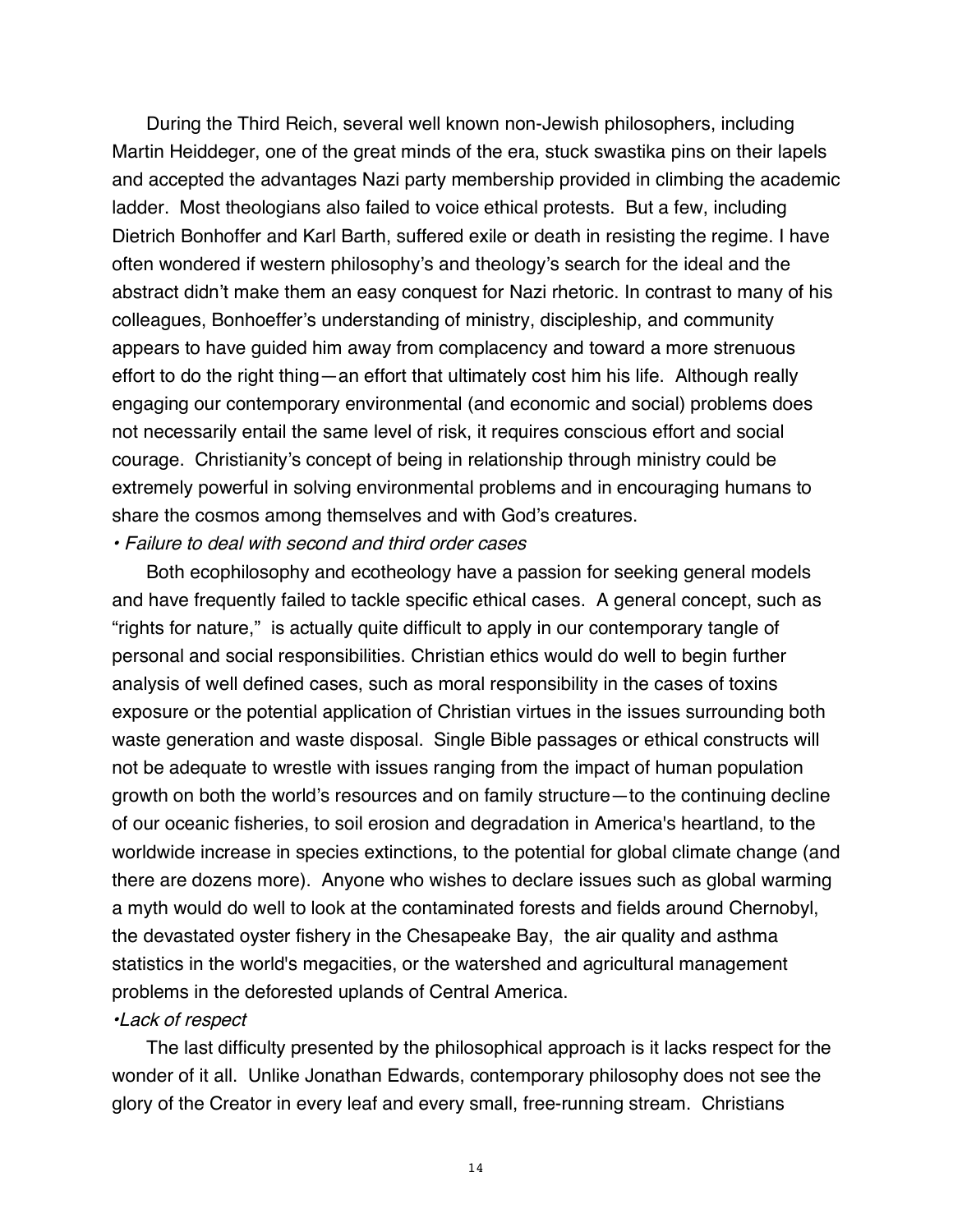should know what we lose when we do not appreciate God's gifts for what they are. When our ethical voice is silent, others may fail to see the true value of all that God has wrought.

## **TAKING AN ETHICAL STAND**

## **WESTERN EVILS**

The ultimate destructiveness of the ecofascists should warn us about how easily good and evil roads may intertwine. Contemporary culture can also irrationally compartmentalize ethical issues and pursue death dealing policies for supposed national or economic gain. The keys to avoiding the ethical difficulties raised by ecofascism are:

• To make an effort to share the cosmos with other people and with other creatures. We should not take more than our fair share of the blessings God has provided. If an economic development strategy will leave other people hungry, or landless, the strategy should be reevaluated.

• To avoid environmental double-standards. If a toxic waste dump is a danger to a middle class neighborhood, it is an equal or perhaps even a greater danger to a poor neighborhood. If a polluting industry is too dangerous to place near our homes, it is also too dangerous to place near the homes of people in a developing nation.

• To avoid governmental, business, and personal activities or practices that endanger the lives or health of others. A company that illegally places hazardous chemicals in an open dumpster should be held fully accountable if children are killed or injured playing in the dumpster. A company that releases mercury which can cause massive central nervous system damage into ground water should have to pay the costs of the clean-up. We should all work together to reduce urban air pollution which injures thousands of children annually.

• To avoid governmental, business, and personal activities or practices that damage the livelihood or businesses of others. The fertilizers utilized on suburban lawns are presently reducing the water quality in the Chesapeake Bay which in turn threatens the catch of crabs, fish, and oysters—the livelihood of the watermen. Community response should protect the marine harvest and thereby the employment of the fishermen. (Note: this is an area of high conflict, because the interests of one business sometimes can negatively affect the interests of another.)

• To avoid activities or practices that reduce the productivity or fertility of the natural world or reduce its God-given species diversity. The decline of many marine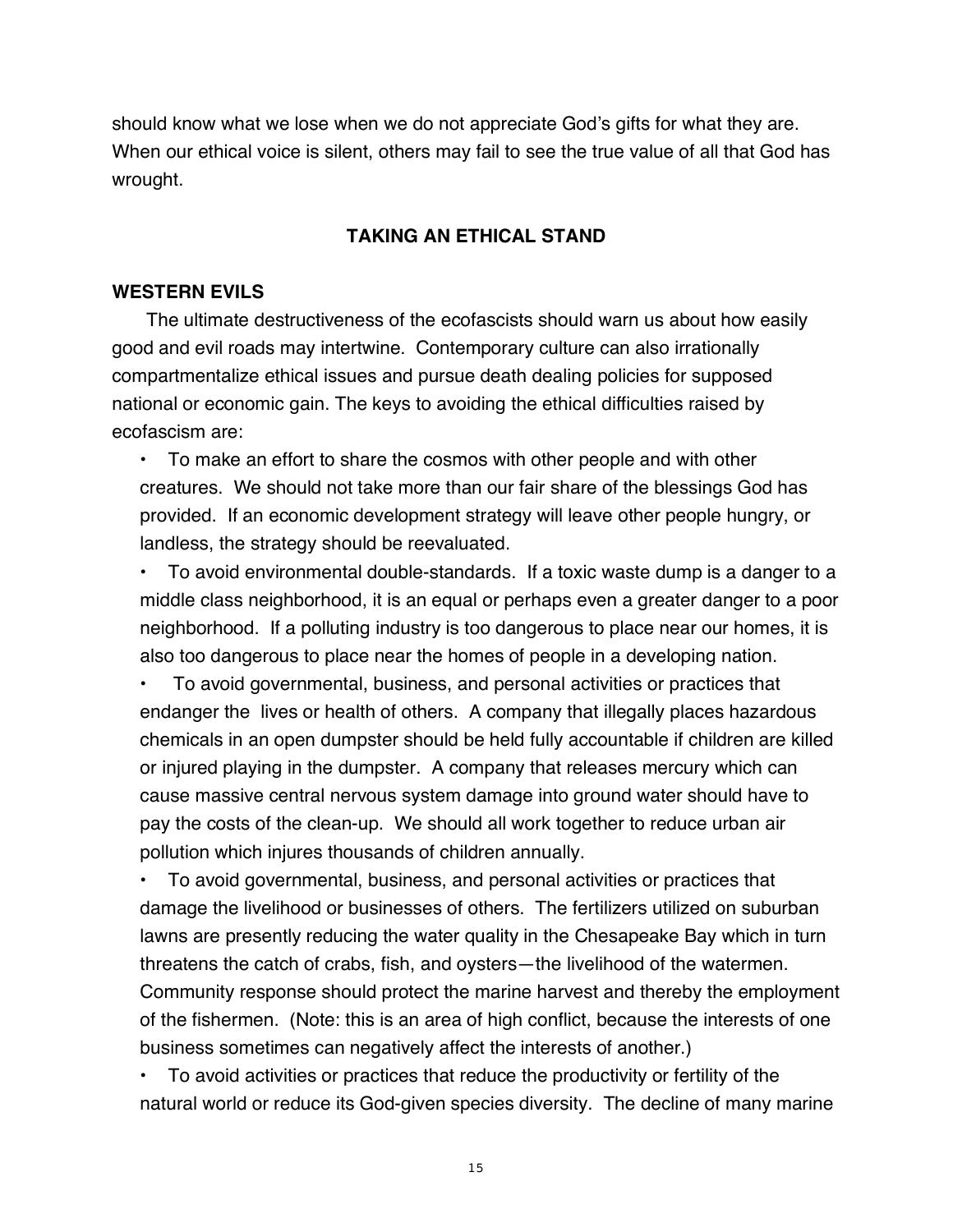fisheries shared between nations, betrays human disrespect for a bounty created by God and available for peoples throughout the world.

• To avoid loss of natural beauty and of the "goodness" of the creation. The value of creation should not be restricted to its economic benefits and provision of the necessities of life, such as food, energy, and water. Christians should interact with nature in ways that appreciate the love and care of the divine hand.

## **ADDING TO THE PURITANS**

In evaluating the American Christian heritage of environmental concern, I believe Worster's list of "formative Protestant qualities" betrays incomplete development of Christian environmental service. In fact, only half of each potential Christian contribution is present. Activism, for example, is part of what the New Testament presents as ministry. Activism implies initiating new patterns of civic response and revision of existing social behaviors. Yet Christian ministry also incorporates the day-today *routine environmental duties* that lack the excitement of activism. One would hardly identify the tasks of the first Christians deacons, such as Stephen and his friends who served at the widow's tables as activism. Yet this table service was critical to the integrity of the early church community. Much Christian environmental stewardship should fall into the hum-drum categories of proper resource conservation, waste disposal, and land and water protection.

In the midst of activism, it is easy to underrate the importance of developing environmental manners, habits, and personal values. These can be as simple as trotting over to the recycling disposal container and dropping reusable materials into it instead of throwing them into a regular trash can or encouraging kids to walk and ride their bicycles around the neighborhood instead of waiting for an automobile ride to the mall. Christians have found themselves in increasing turmoil over who teaches their children values and what values to teach. Children will learn from whomever they associate with repeatedly and from the society that they see around them. Since environmental values affect our treatment of our neighbors and our neighborhood, they belong in family, church, and school educational programs and in our routine household activities. Children can actually enjoy learning care for others and for the earth by crushing cans, helping in a family garden, cleaning up trash on a beach, or gathering materials for recycling.

Worster's second Protestant trait, *ascetic discipline*, must be balanced by what might best be termed *environmental creativity*. Not all environmental problems can be solved by self-denial. God-given imagination can and should be applied to reducing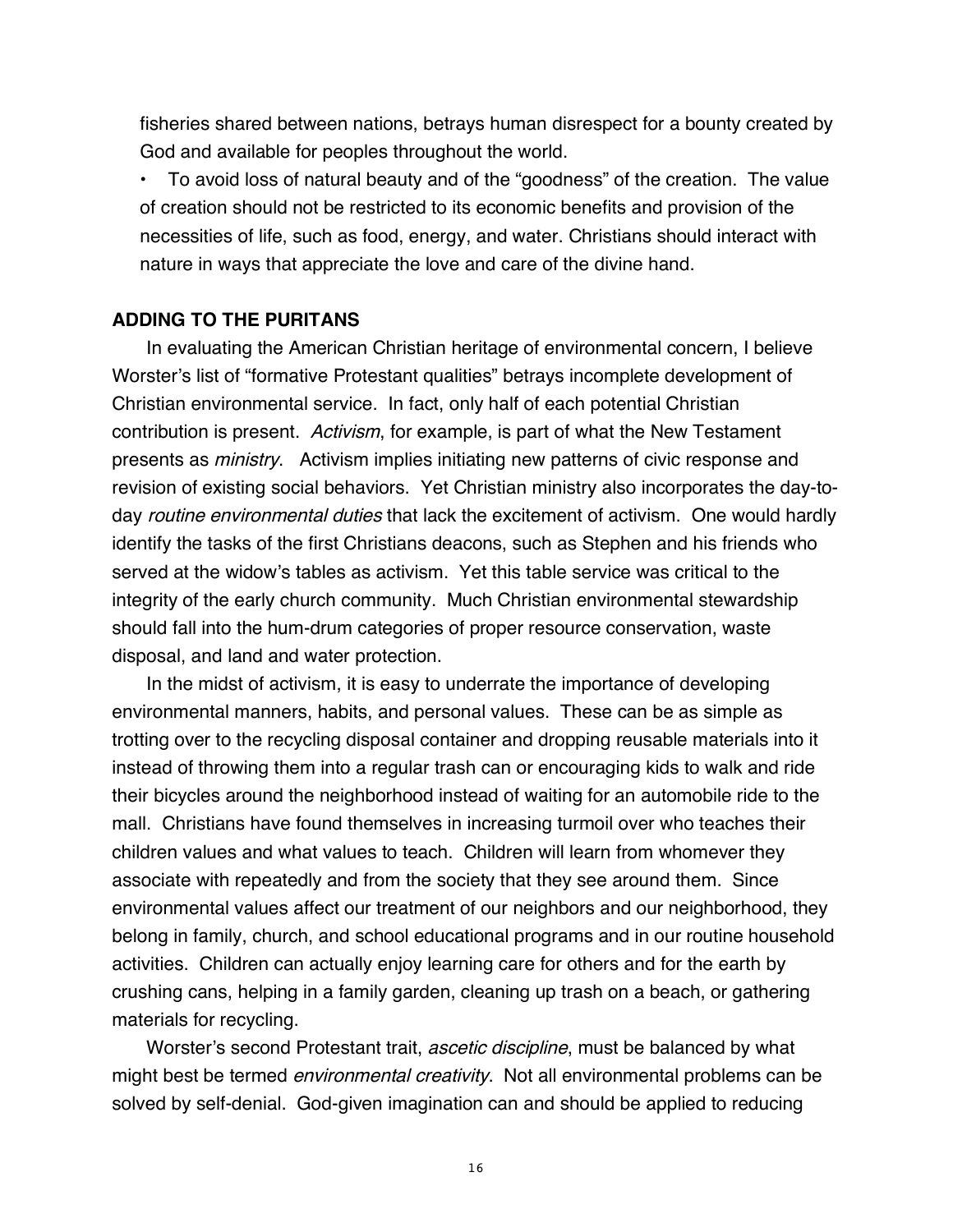toxic waste, eliminating air pollution, reducing the impacts of resource harvest, and hundreds of other problems. Although I think a revival of ascetic-discipline would do wonders for consumption-oriented techo-industrial culture, history reminds us that environmentally sensitive monastic communities and Christian farmers, through the centuries, have invented new ways to conserve soils or increase agricultural productivity. Imaginative conservation strategies will enhance restraint in resource use and discovering these strategies requires experimentation and positive action. Christians should encourage and participate in development of new and lower pollution energy sources, better methods of managing industrial by-products, and environmentally sound ways of improving production in agriculture and forestry.

Protestant hard work and a gnawing passion for progress can generate air and water pollution, toxic waste, and overharvest of natural resources when misapplied. Occasionally, it is time to enjoy what God has made without the unrelenting human attempt to improve on it. Hard work for its own sake quickly becomes greedy and begins to damage the interests of the greater community. Occasionally, we should stop humanizing every nook and cranny of the known universe, and stop and let the glorious works of God renew us.

Worster's third Protestant trait, *individualism*, must be balanced by *community* participation. While acknowledging the rights and integrity of others, Christians should develop community-based approaches to environmental issues. An easy way to pursue this is to ask, "What could my family do that would help to improve my community's environment?" The answer could be helping to develop a new park, organizing to stop toxic waste dumping near a school, cleaning up a polluted creek, or initiating a materials recycling program. Weak participation of churches and Christian organizations in environmental care undermines community from the start.

Christians also need to realize their potential for facilitating better environmental cooperation at the international level. Churches, denominations, and Christians organizations can assist by looking for ways to link Christians together to help tackle the most major and widespread environmental problems. Is there something my church, denomination, or Christian school could do to foster better international understanding of environmental issues? The answer could be forming a missions team to assist in land restoration in a poorer agricultural region, organizing an exchange program to train students in environmental issues, or even sponsoring an international conference to investigate the impact of urban air pollution on children's health.

Worster's fourth Christian contribution, *aesthetic spirituality*, tempts us to direct our attention only toward the beautiful and the perfect. The other half of the environmental